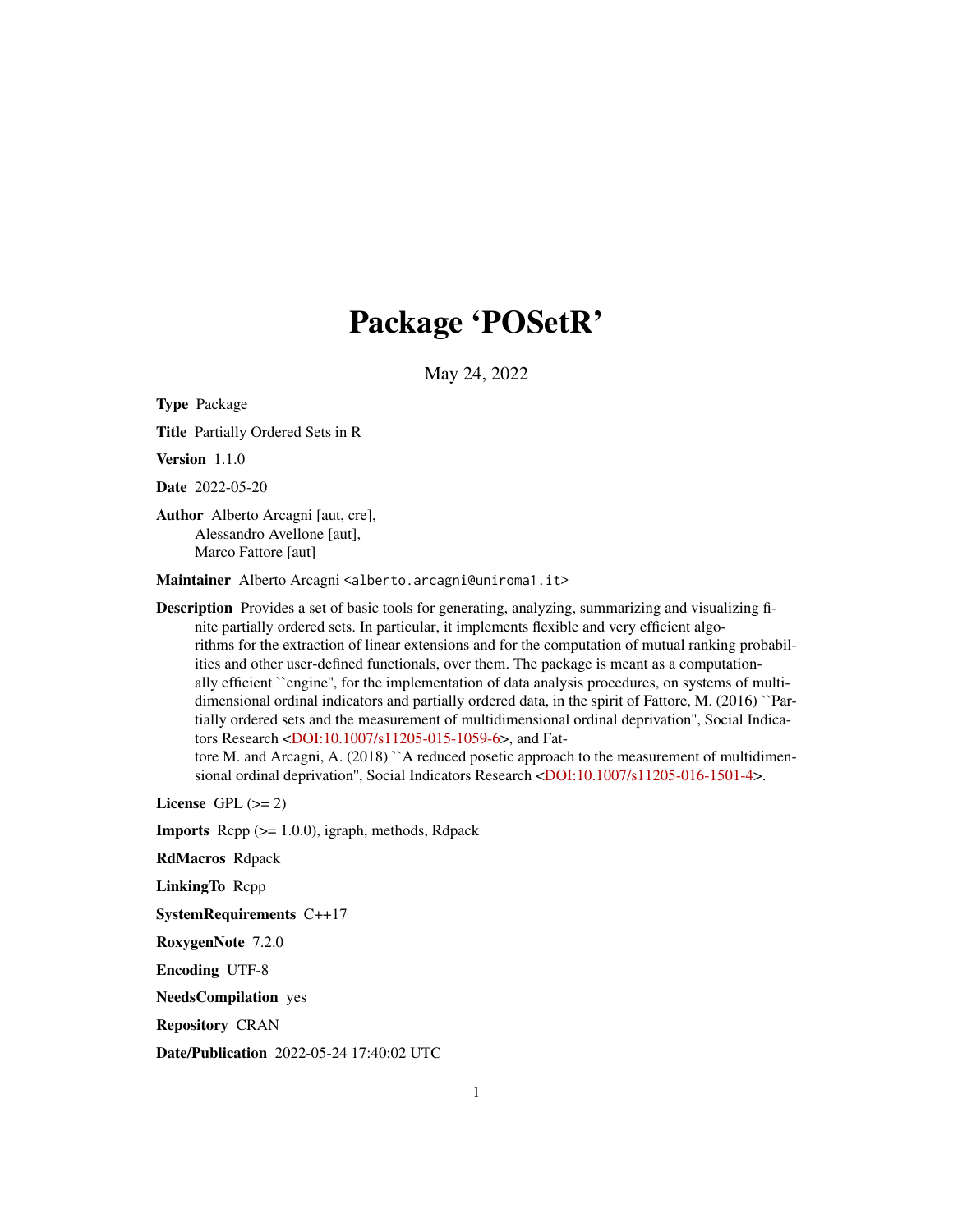# <span id="page-1-0"></span>R topics documented:

| Index | 18 |
|-------|----|

POSetR-package *Partially Ordered Sets in R*

# **Description**

Provides a set of basic tools for generating, analyzing, summarizing and visualizing finite partially ordered sets. In particular, it implements flexible and very efficient algorithms for the extraction of linear extensions and for the computation of mutual ranking probabilities and other user-defined functionals, over them. The package is meant as a computationally efficient "engine", for the implementation of data analysis procedures, on systems of multidimensional ordinal indicators and partially ordered data, in the spirit of Fattore, M. (2016) "Partially ordered sets and the measurement of multidimensional ordinal deprivation", Social Indicators Research <DOI:10.1007/s11205-015- 1059-6>, and Fattore M. and Arcagni, A. (2018) "A reduced posetic approach to the measurement of multidimensional ordinal deprivation", Social Indicators Research <DOI:10.1007/s11205-016- 1501-4>.

#### Author(s)

Alberto Arcagni [aut, cre], Alessandro Avellone [aut], Marco Fattore [aut]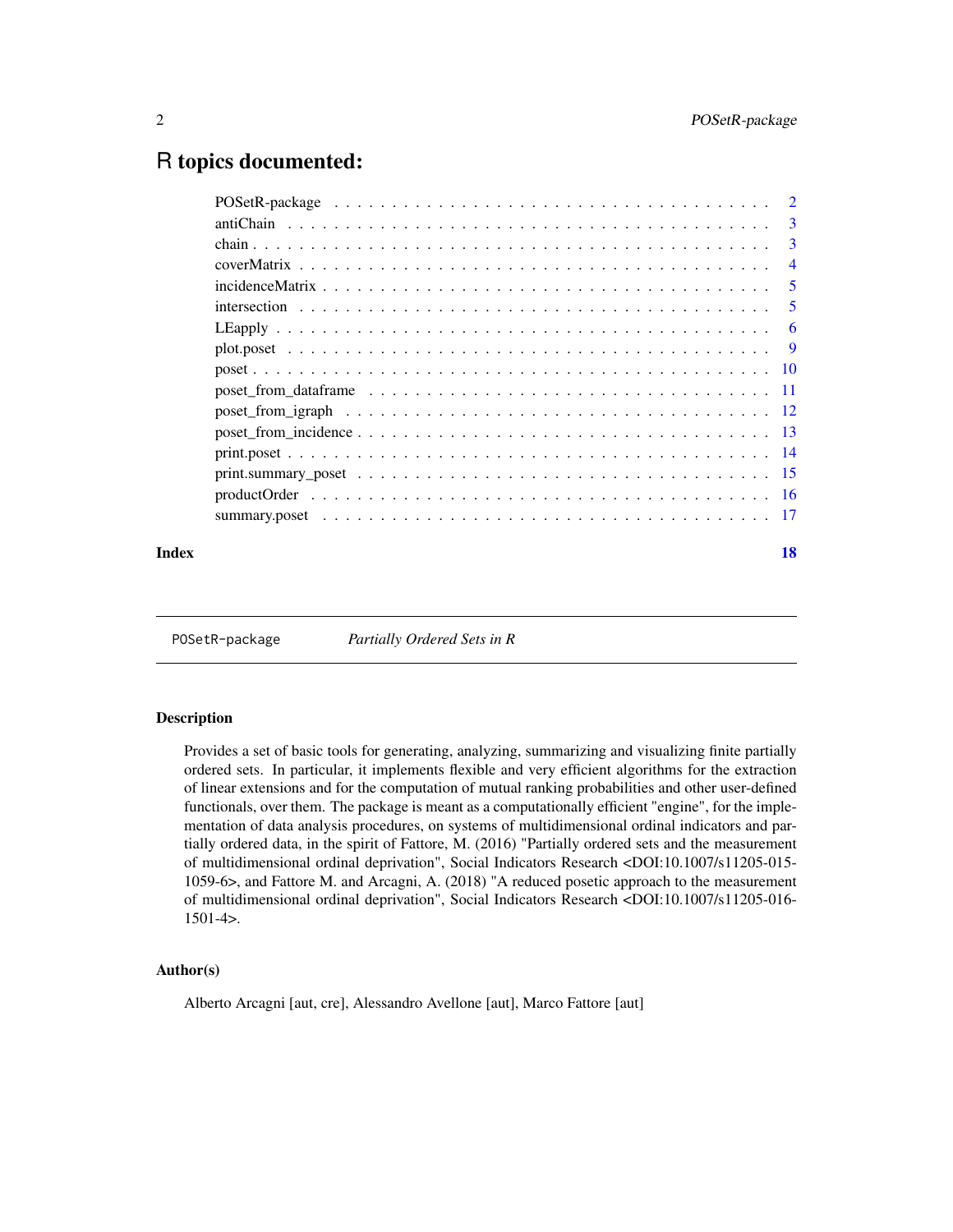#### <span id="page-2-2"></span><span id="page-2-0"></span>Description

The function produces an antichain from the vector of elements' labels elements. If elements is a numeric vector, it is first coerced to a character vector.

An antichain is a poset with no comparabilities, therefore the order of the labels in elements does not matter.

#### Usage

antiChain(elements)

#### Arguments

elements a vector of characters with elements' labels.

# Value

an environment of class poset.

# See Also

function [poset](#page-9-1) for more details and to create a generic poset and function [chain](#page-2-1) to create a complete order.

# Examples

antiChain(LETTERS[1:5])

<span id="page-2-1"></span>chain *Generate a complete order from a vector of elements' labels*

# Description

The function produces a complete order from the vector of elements' labels elements. If elements is a numeric vector, it is first coerced to a character vector.

A complete order is a poset where all of the elements are comparable; the order of the labels in elements defines their position in the chain, from bottom to top.

#### Usage

chain(elements)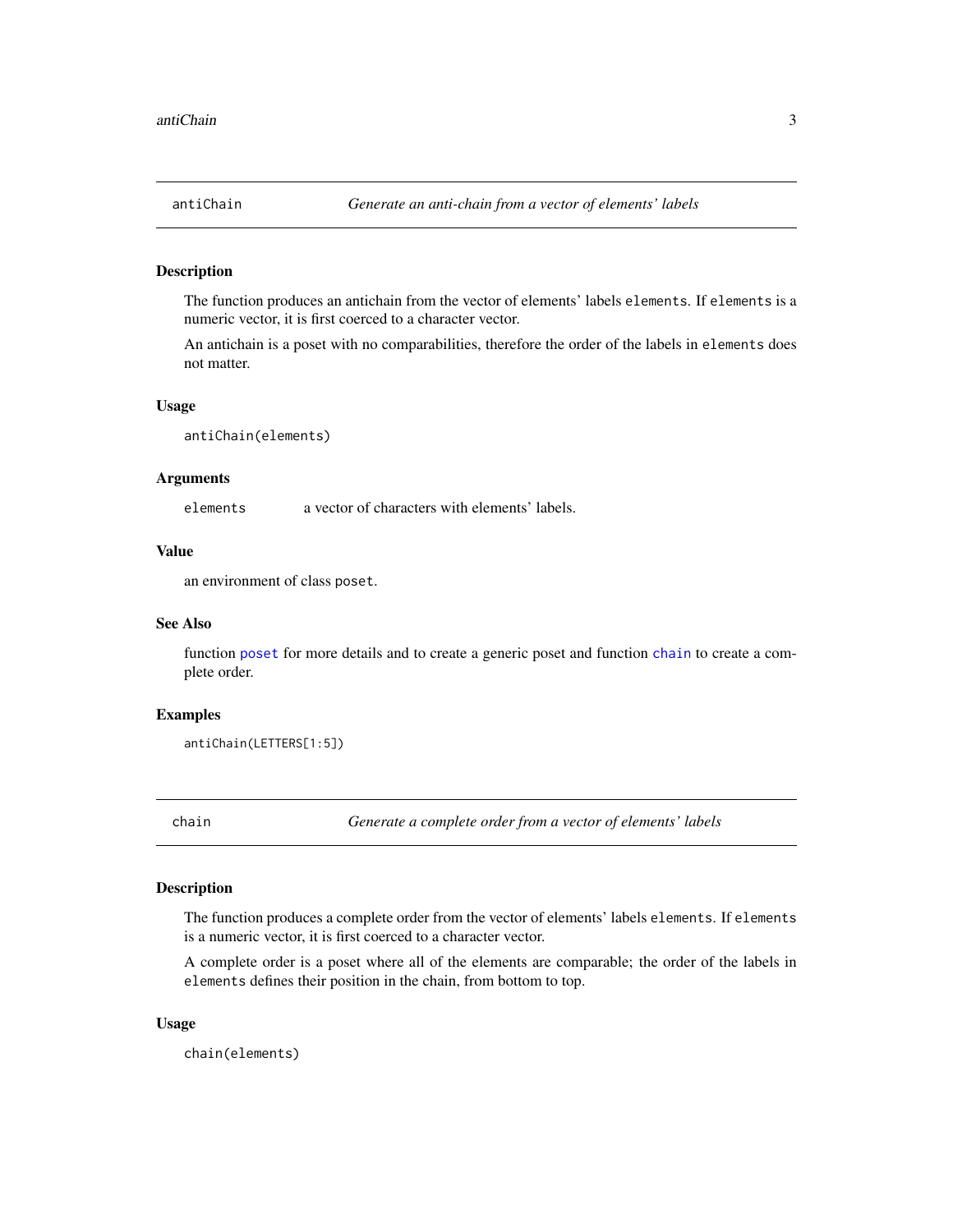# <span id="page-3-0"></span>4 coverMatrix

# Arguments

elements a vector of characters listing the elements' labels.

# Value

an environment of class poset.

# See Also

function [poset](#page-9-1) for more details and to create a generic poset and function [antiChain](#page-2-2) to create an anti-chain.

# Examples

chain(LETTERS[1:5])

coverMatrix *Poset cover matrix*

# Description

The function returns the cover matrix for objects of class [poset](#page-9-1).

# Usage

```
coverMatrix(x)
```
# Arguments

x an object of class [poset](#page-9-1).

# Value

a logical square matrix.

```
dom <- matrix(c(
  "a", "b",
  "c", "b",
  "b", "d"
), ncol = 2, byrow = TRUE)
p \leftarrow poset(x = dom)coverMatrix(p)
```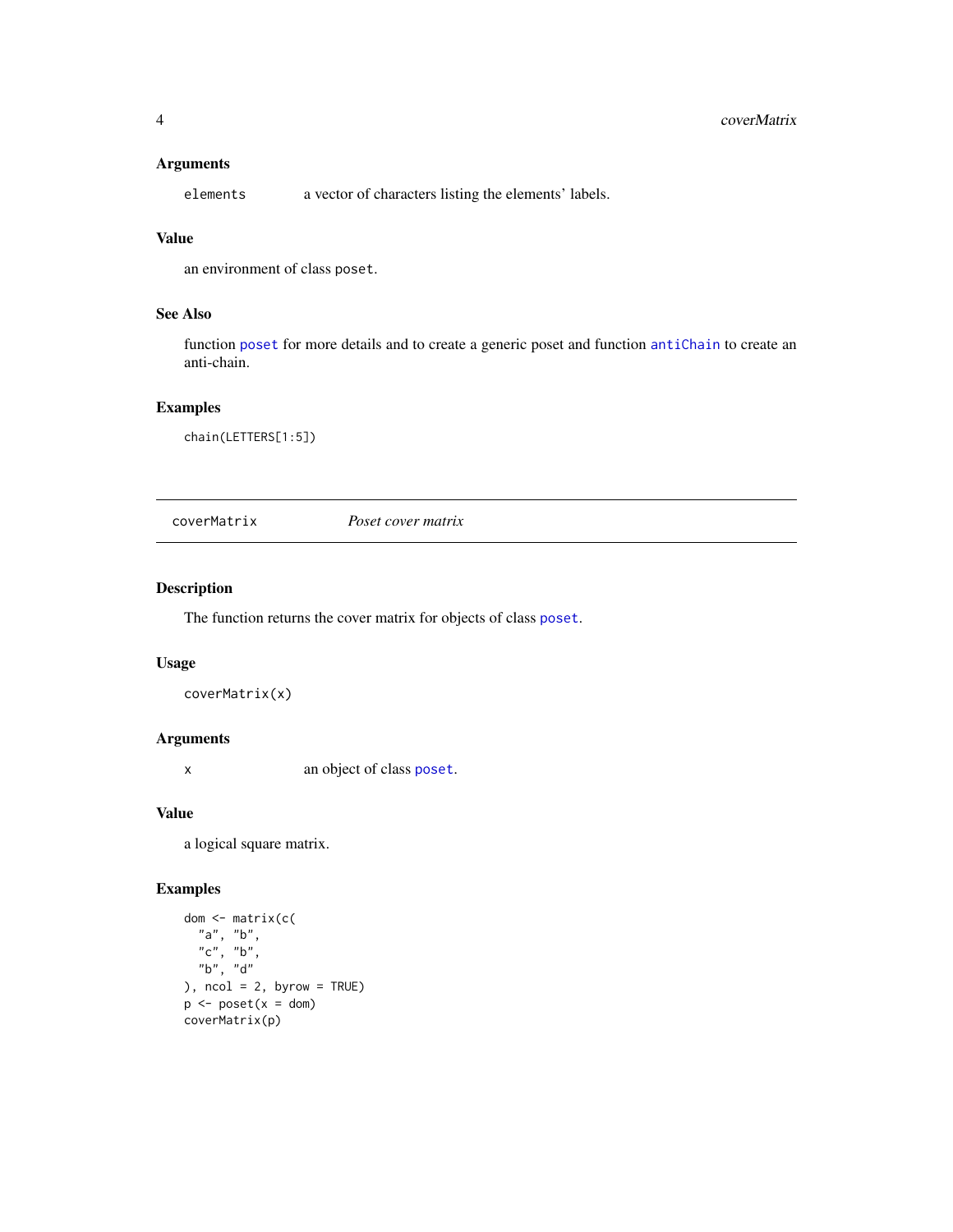<span id="page-4-0"></span>incidenceMatrix *Poset incidence matrix*

#### Description

The function returns the incidence matrix for objects of class [poset](#page-9-1).

# Usage

```
incidenceMatrix(x)
```
# Arguments

x an object of class [poset](#page-9-1).

# Value

a logical square matrix.

#### Examples

```
dom <- matrix(c(
  "a", "b",
  "c", "b",
  "b", "d"
), ncol = 2, byrow = TRUE)
p \leftarrow poset(x = dom)incidenceMatrix(p)
```
intersection *Intersection of two posets*

#### Description

Given two posets  $X$  and  $Y$  on the same set, intersection returns the poset  $Z$  defined by  $a < b$  in  $Z$ if and only if  $a < b$  in X and  $a < b$  in Y.

# Usage

intersection(x, y)

x %it% y

| X | an S4 object of class Rcpp_POSet, see poset for details. |
|---|----------------------------------------------------------|
| y | an S4 object of class Rcpp_POSet, see poset for details. |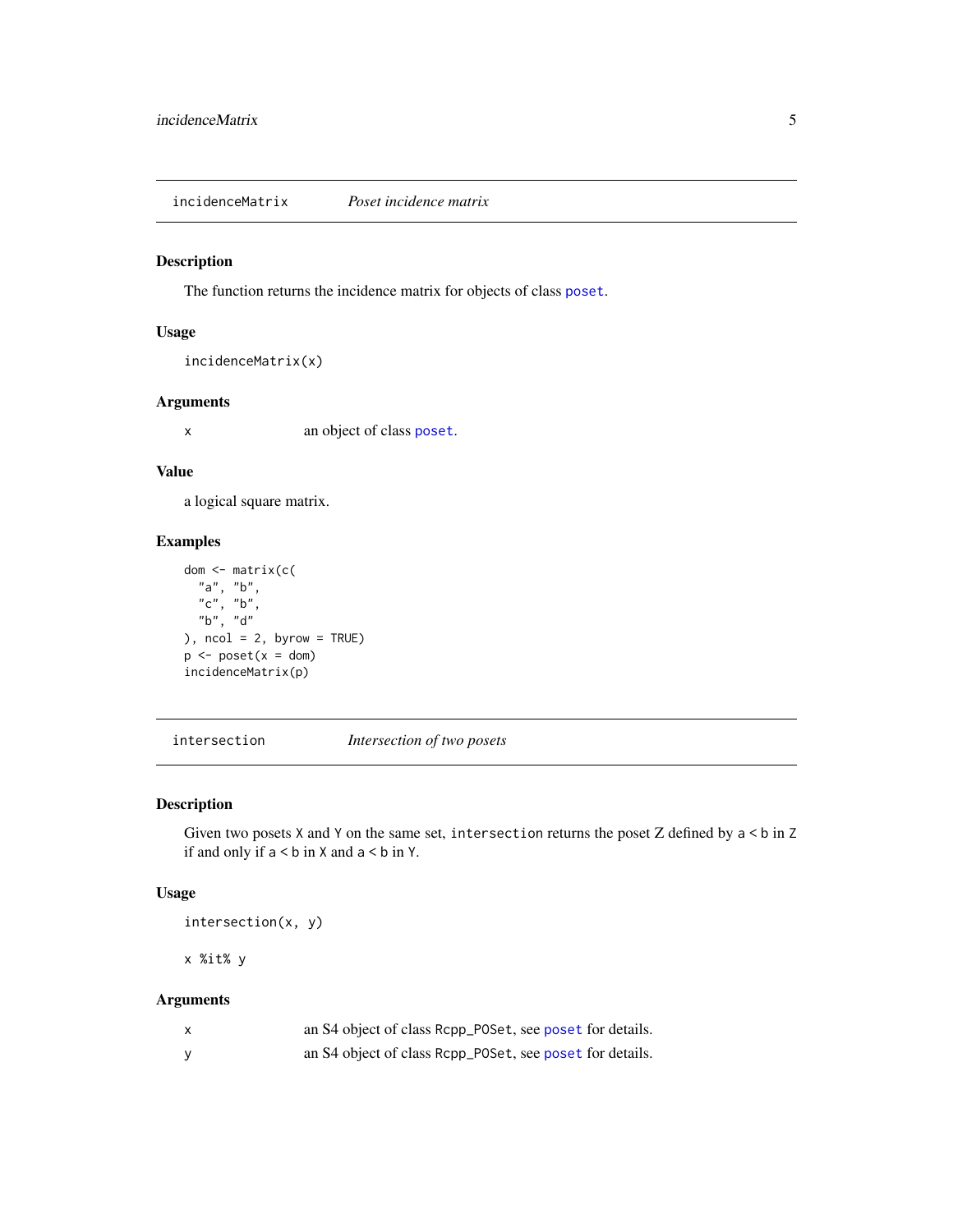# <span id="page-5-0"></span>Value

an S4 object of class Rcpp\_POSet, see [poset](#page-9-1) for details

#### References

Davey BA, Priestley HA (2002). *Introduction to lattices and order*. Cambridge university press.

# See Also

[poset](#page-9-1)

# Examples

```
dom <- matrix(c(
  "a", "b",
  "c", "b","b", "d"
), ncol = 2, byrow = TRUE)
p \le -\text{poset}(x = \text{dom})plot(p)
dom <- matrix(c(
  "a", "b",
  "c", "b",
  "d", "b"
), ncol = 2, byrow = TRUE)
q \leq - poset(x =dom)
plot(q)
plot(p %it% q)
```
LEapply *Applies scalar functions over the set of linear extensions of a poset and returns the corresponding average values*

# Description

"LEapply" is composed of three main elements: (i) the linear extensions generator, (ii) the application of the argument functions to the linear extensions and (iii) the computation of the averages of the results, for each function separately; see Fattore M (2016). "Partially ordered sets and the measurement of multidimensional ordinal deprivation." *Social Indicators Research*, 128(2), 835–858..

# Usage

```
LEapply(x, \ldots)## S3 method for class 'poset'
LEapply(
  x,
```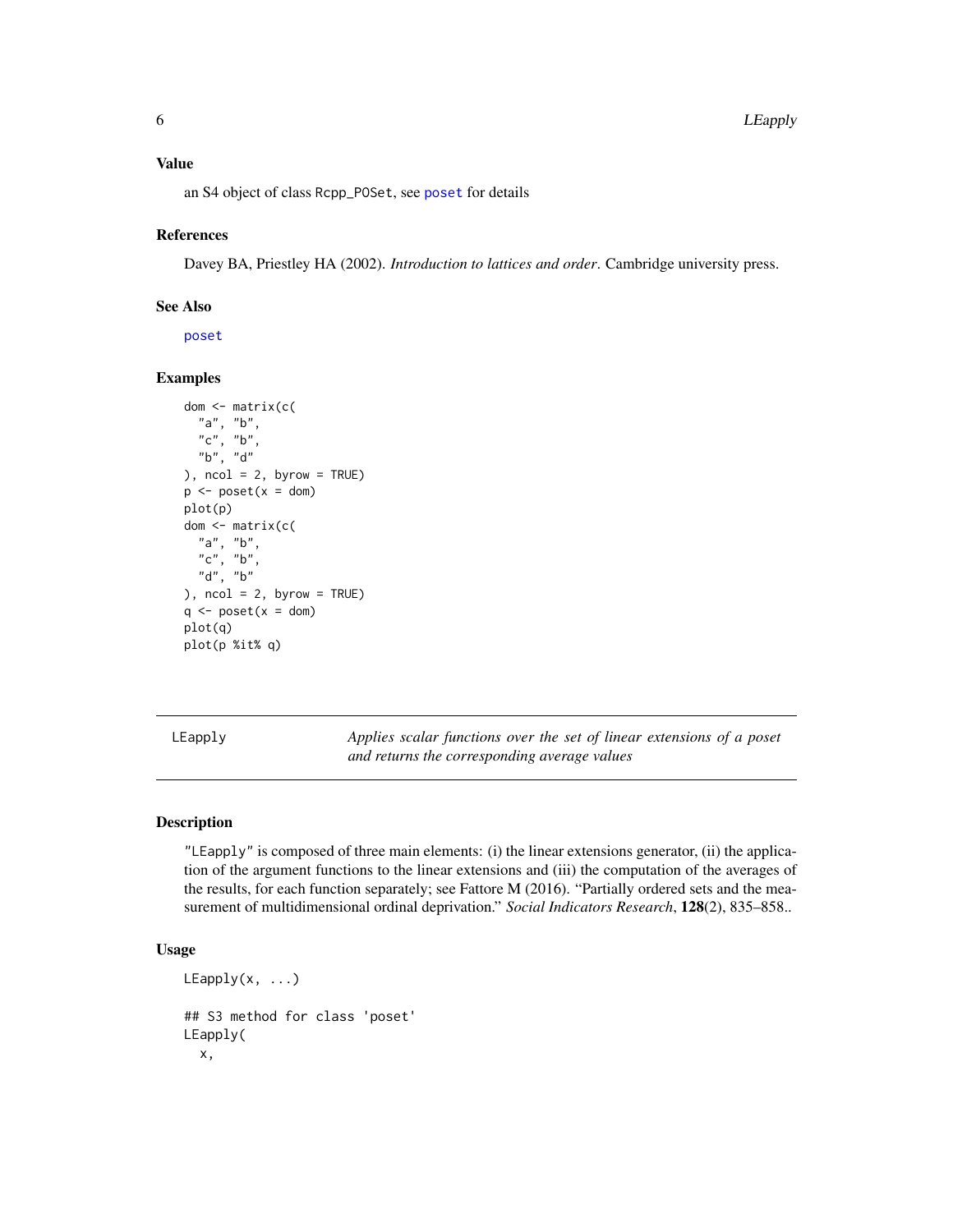#### LEapply 7

```
FUN = "MutualRankingProbability",
  ...,
  generator = c("AllLE", "BubleyDyer"),
  bubleydyer.precision = 10,
  bubleydyer.nit = NULL,
  bubleydyer.progressBar = TRUE,
  degrees = NULL
\lambda
```
#### Arguments

| x                      | an environment of class poset, see poset for details.                                                                                                                                                                                                                                         |
|------------------------|-----------------------------------------------------------------------------------------------------------------------------------------------------------------------------------------------------------------------------------------------------------------------------------------------|
| $\ddots$               | optional arguments to FUN.                                                                                                                                                                                                                                                                    |
| <b>FUN</b>             | the function, or a list of functions, to be applied to each linear extension: see<br>'Details'.                                                                                                                                                                                               |
| generator              | a string specifying the method used to generate the linear extensions. The default<br>value is "AllLE". See section 'Details' below.                                                                                                                                                          |
| bubleydyer.precision   |                                                                                                                                                                                                                                                                                               |
|                        | considered only if "BubleyDyer" generator is selected. It corresponds to the<br>number of digit precision of the frequencies in the sampling distributions of<br>linear extensions.                                                                                                           |
|                        | bubleydyer.nit considered only if "BubleyDyer" generator is selected. Number of iterations in<br>the Bubley-Dyer algorithm, if NULL (default) it is set as indicated in Bubley<br>and Dyer (1999) depending on the value of bubleydyer. precision and the<br>number of elements of the poset. |
| bubleydyer.progressBar |                                                                                                                                                                                                                                                                                               |
|                        | logical that indicates whether to show a text progress bar or not                                                                                                                                                                                                                             |
| degrees                | to generate the lexicographic linear extensions of a product order, the poset x<br>describes the dominance (e.g. relative importance) between ordinal variables<br>and degrees is a numerical vector specifying the number of degrees of each<br>variable, represented by in the poset.       |

# Details

Argument FUN must be either a function or a list of functions, each one depending on a vector of characters representing the names of the elements of the poset.

If degrees is not NULL but a numerical vector as long as the number of elements in the poset, the poset elements are considered as ordinal variables. Therefore degrees represents their number of degrees that are represented as integer numbers starting from 0. In this case, LEapply generates the lexicographical linear extensions of the product order of the ordeinal variables. Its elements are called profiles and they are obtained by the combination of the degrees of variables separated by a dash. For details about lexicographical linear extensions and profiles see Fattore M, Arcagni A (2018). "A reduced posetic approach to the measurement of multidimensional ordinal deprivation." *Social Indicators Research*, 136(3), 1053–1070..

Some functions are already implemented in the C++ library and they can be called by their names. Currently, such functions are "MutualRankingProbability", "Separation", and "AverageHeight".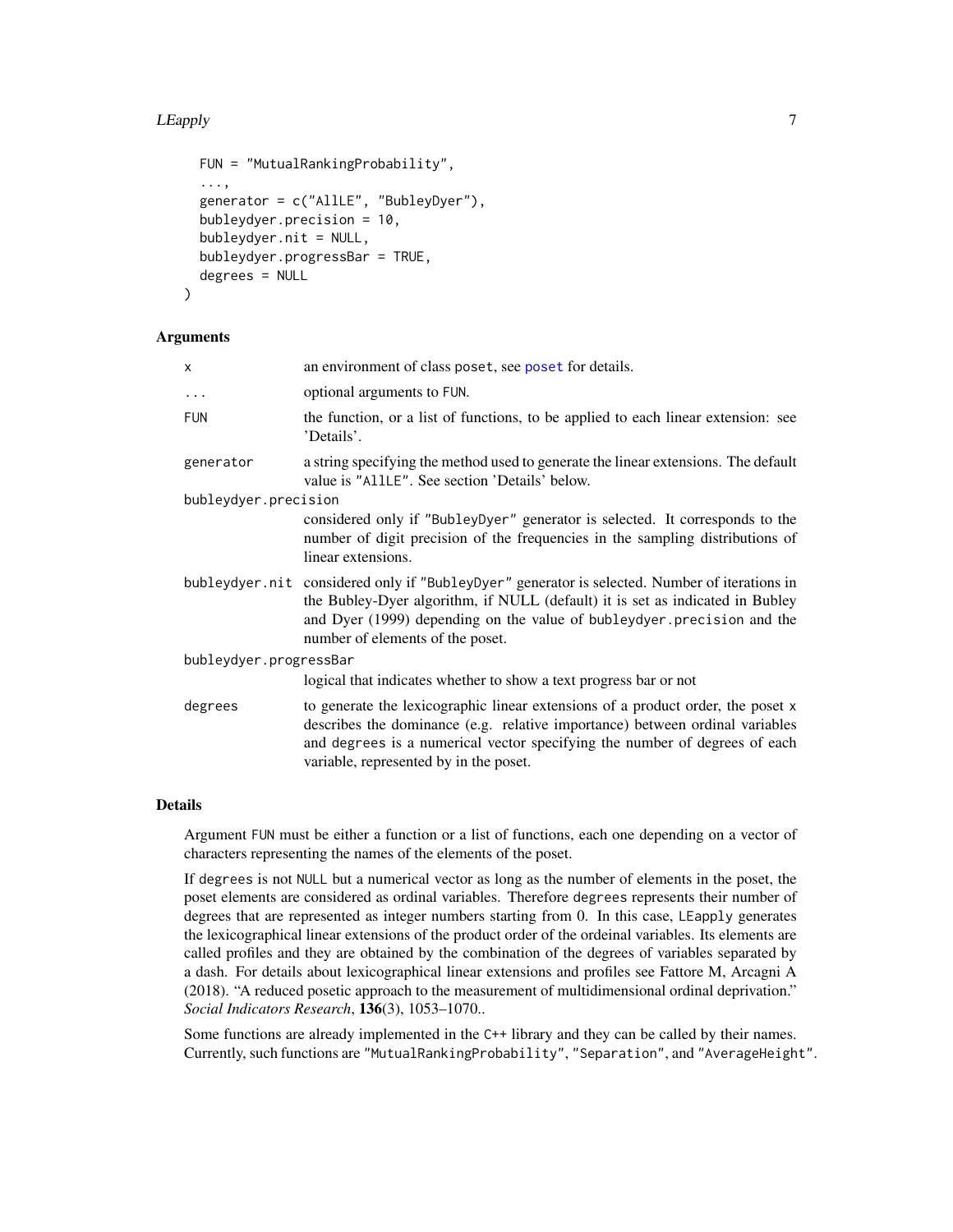Each function in FUN must return a numerical or logical matrix. Each function can depend on additional arguments that can be passed through ...; such additional arguments must be the same for all the functions in the list.

Argument generator specifies the linear extension generation algorithm. The available generators are "AllLE", that produces all of the linear extensions of the input poset, and "BubleyDyer", which samples uniformly from the set of linear extensions, through an MCMC algorithm (Bubley and Dyer 1999).

#### Value

The average values of the argument functions FUN over the set of linear extensions (or lexicographic ones if degrees argument is not NULL).

#### References

Bubley R, Dyer M (1999). "Faster random generation of linear extensions." *Discrete mathematics*,  $201(1-3)$ , 81–88.

Fattore M (2016). "Partially ordered sets and the measurement of multidimensional ordinal deprivation." *Social Indicators Research*, 128(2), 835–858.

Fattore M, Arcagni A (2018). "A reduced posetic approach to the measurement of multidimensional ordinal deprivation." *Social Indicators Research*, 136(3), 1053–1070.

Habib M, Medina R, Nourine L, Steiner G (2001). "Efficient algorithms on distributive lattices." *Discrete Applied Mathematics*, 110(2-3), 169–187.

#### See Also

[poset](#page-9-1)

```
dom <- matrix(c(
"a", "b",
"c", "b",
"b", "d"
), ncol = 2, byrow = TRUE)
p \le -\text{poset}(x = \text{dom})## Not run:
LEapply(
  x = p,
  FUN = "MutualRankingProbability",
  generator = "AllLE",
  degrees = c(3, 2, 3, 2)\mathcal{L}a_rank_dist <- function(le) {
  return(matrix(le == "a"))
}
LEapply(x = p, FUN = a_rank\_dist)## End(Not run)
```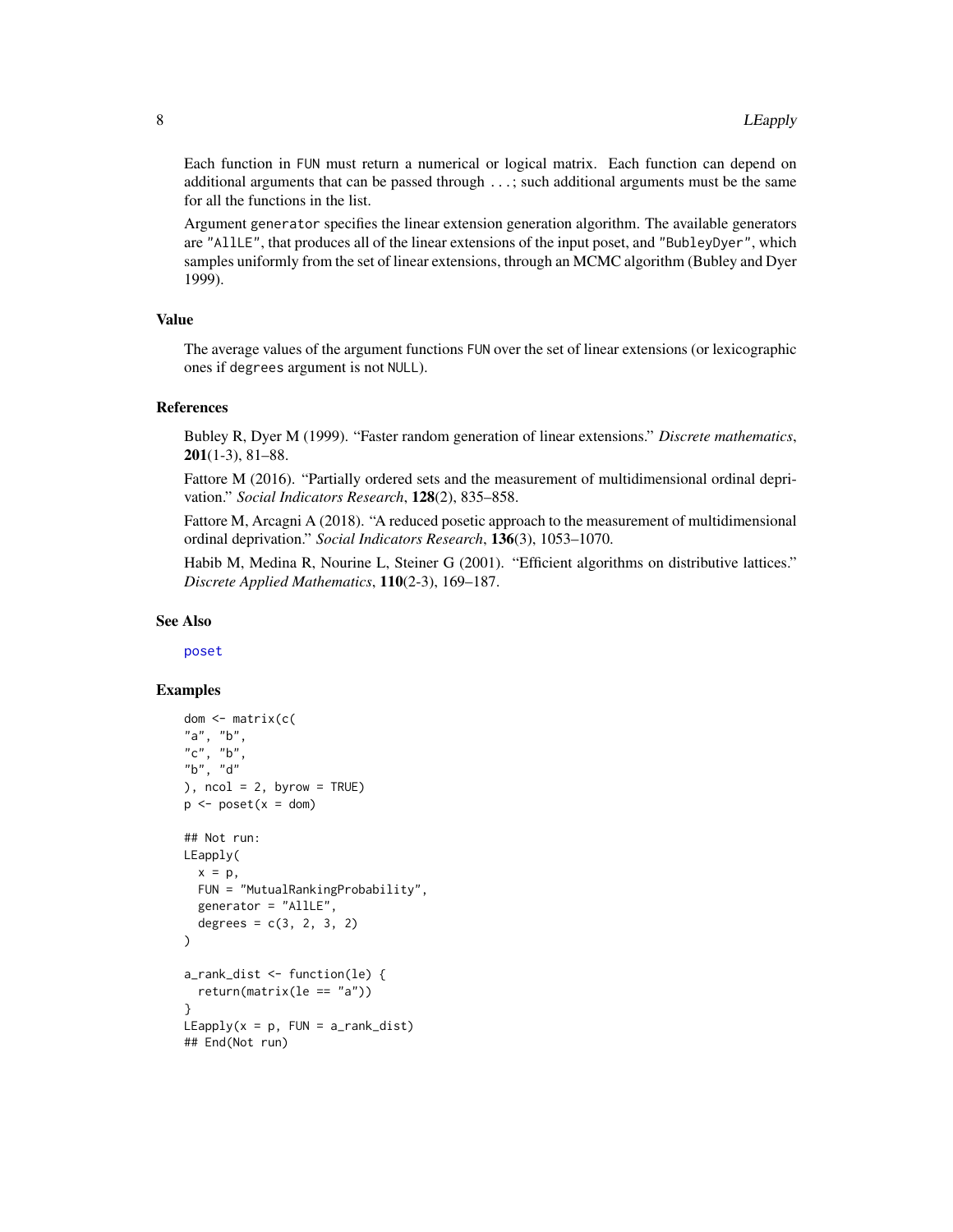<span id="page-8-0"></span>

# Description

plot produces an [igraph](#page-0-0) object and shows the Hasse diagram.

# Usage

```
## S3 method for class 'poset'
plot(
 x,
 vertex.color = rgb(1, 1, 1, 1),vertex.label = x$pointer$elements(),
 vertex.label.color = rgb(0, 0, 0, 1),
 vertex.label.family = "sans",
  edge.color = rgb(0, 0, 0, 1),edge.label = NA,
 edge.arrow.mode = "-",
 asp = 0,...,
 equispaced = FALSE,
  show = TRUE
)
```

| X                   | an S4 object of class Rcpp_POSet, see poset for details.                                          |
|---------------------|---------------------------------------------------------------------------------------------------|
| vertex.color        | argument of the plot. igraph function, see igraph. plotting for details.                          |
| vertex.label        | argument of the plot. igraph function, see igraph. plotting for details.                          |
| vertex.label.color  |                                                                                                   |
|                     | argument of the plot. igraph function, see igraph. plotting for details.                          |
| vertex.label.family |                                                                                                   |
|                     | argument of the plot. igraph function, see igraph. plotting for details.                          |
| edge.color          | argument of the plot. igraph function, see igraph. plotting for details.                          |
| edge.label          | argument of the plot. igraph function, see igraph. plotting for details.                          |
| edge.arrow.mode     |                                                                                                   |
|                     | argument of the plot. igraph function, see igraph. plotting for details.                          |
| asp                 | argument of the plot. igraph function, see igraph. plotting for details.                          |
| .                   | additional plotting parameters, see igraph. plotting for details.                                 |
| equispaced          | logical, if TRUE the nodes on the same level of the Hasse diagram are horizontally<br>equispaced. |
| show                | logical, if TRUE (default) the Hasse diagram is plotted.                                          |
|                     |                                                                                                   |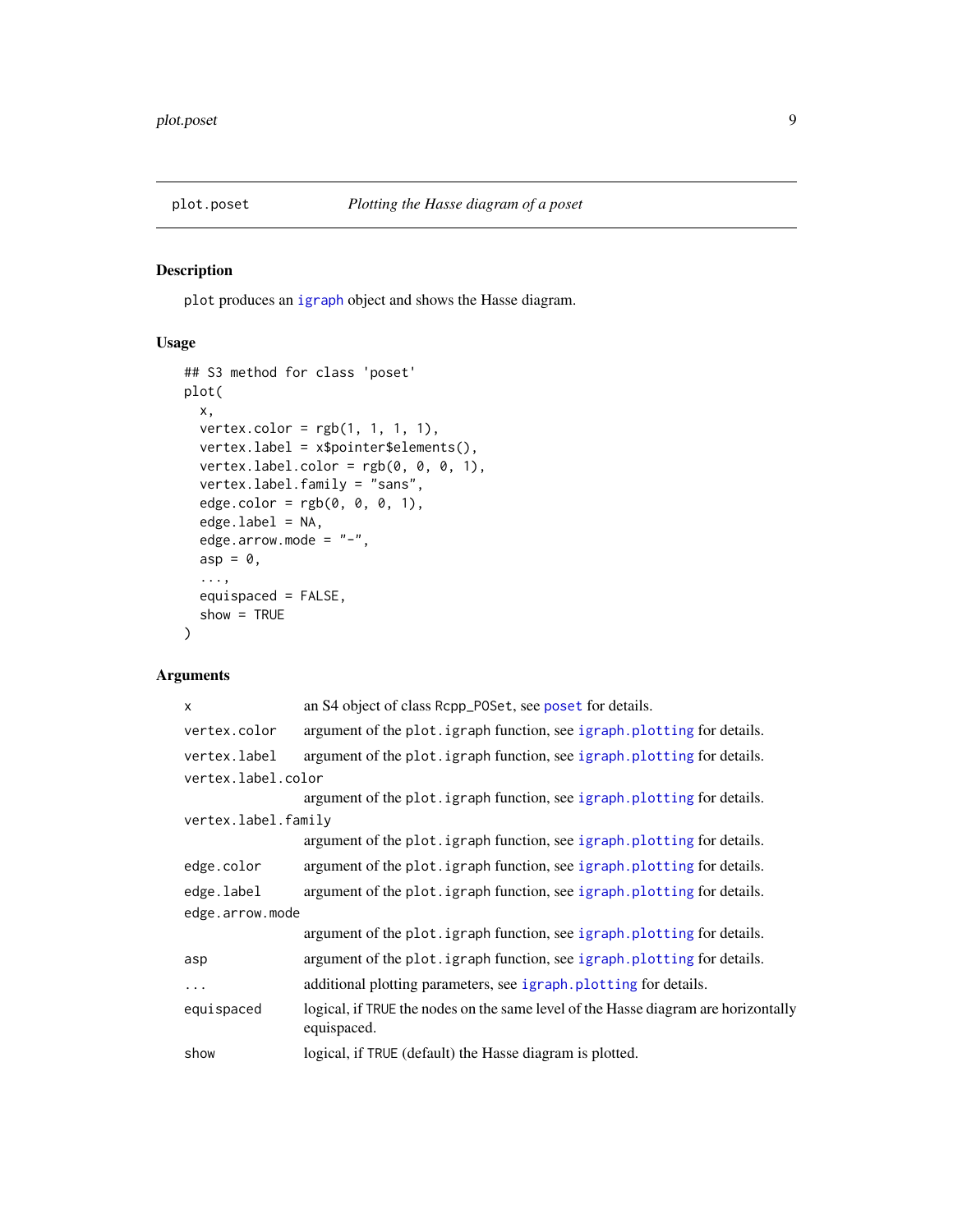# Details

plot.poset computes the cover relation and produces the corresponding Directed Acyclic Graph (DAG), as an [igraph](#page-0-0) object, returned as invisible output. Function [layout\\_with\\_sugiyama](#page-0-0) generates the DAG layout with edges oriented from top to bottom. When equispaced=TRUE, nodes on the same Hasse diagram level are horizontally equispaced.

The Hasse diagram is displayed by a call to [plot.igraph](#page-0-0) (some default argument values are set to get a cleaner plot, by exploiting Hasse diagram properties.

Setting show = FALSE produces the [igraph](#page-0-0) object, without showing the Hasse diagram. Note that

#### Value

an [igraph](#page-0-0) object.

# See Also

[poset](#page-9-1), [igraph](#page-0-0), [igraph.plotting](#page-0-0)

# Examples

```
dom <- matrix(c(
  "a", "b",
  "c", "b",
  "b", "d"
), ncol = 2, byrow = TRUE)
p \leq - poset(x =dom)
hasse \leq plot(p)
class(hasse)
```
poset *Generates a Partially Ordered SET from the list of dominances*

#### Description

Function poset creates a poset from a dominance list. x argument is a two-column matrix, each row defines a pair of comparable elements, where the element in the first column is dominated by or coincide with the element in the second column. If the elements of x are numeric, they are first coerced to character and used as elements labels.

# Usage

 $poset(x = NULL, elements = unique(as.charAtacter(x)))$ 

|          | an object of class matrix with two columns, listing the dominances, by rows. |
|----------|------------------------------------------------------------------------------|
| elements | a vector of characters listing all the labels of the elements.               |

<span id="page-9-0"></span>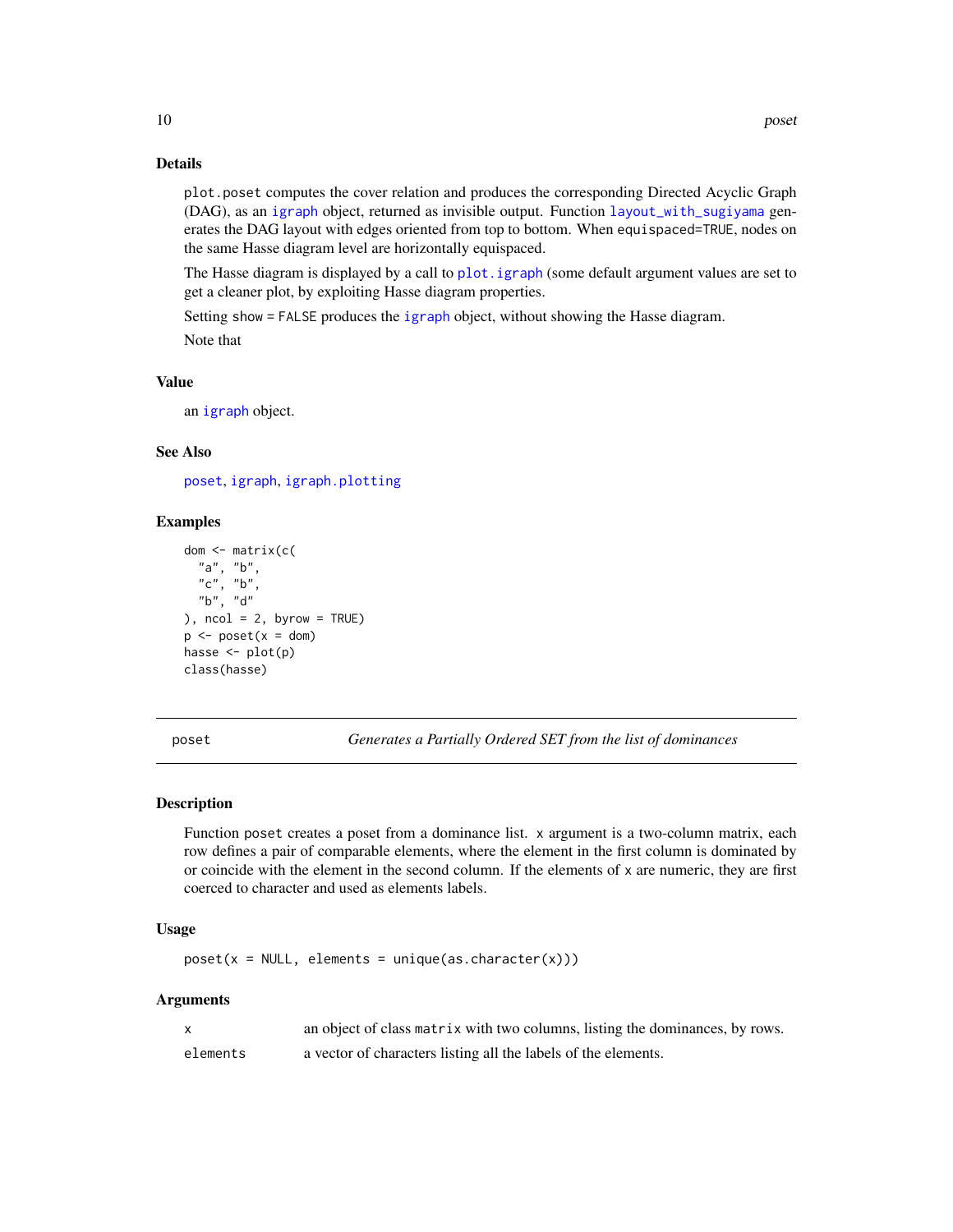#### <span id="page-10-0"></span>Details

A partial order relation is reflexive, transitive and anti-symmetric. Given the dominance list provided by the user, the function produces the smallest poset comprising them (reflexive and transitive closure); in case the dominances provided by the user imply non-trivial cicles, violating antisimmetry, the function returns an error.

By default elements is equal to all the different labels available in x. If some elements are incomparable, list all of the elements in elements or include self-comparabilities in x. Notice that antichains can be created in a simpler way, by function [antiChain](#page-2-2).

#### Value

an environment of class poset; this class contains a pointer with different C++ methods used by other functions of the package.

#### See Also

in the package are available functions that simply the creation of particular posets: [antiChain](#page-2-2) to create a poset without comparabilities, [chain](#page-2-1) to create a complete order, [poset\\_from\\_dataframe](#page-10-1) to create a poset from a statistical population.

#### Examples

```
dom <- matrix(c(
 "a", "b",
 "c", "b","b", "d"
), ncol = 2, byrow = TRUE)
poset(x = dom)poset(x = dom, elements = letters[1:5])
```
<span id="page-10-1"></span>poset\_from\_dataframe *Generates a Partially Ordered SET from a data frame through the component-wise comparability relation*

#### Description

This function generates a poset from an object x of class data.frame that lists by rows all the observations in a statistical population and by columns the values of different orderable variables (i.e. vectors of class ordered or numeric).

#### Usage

```
poset_from_dataframe(x, collapse = "-")
```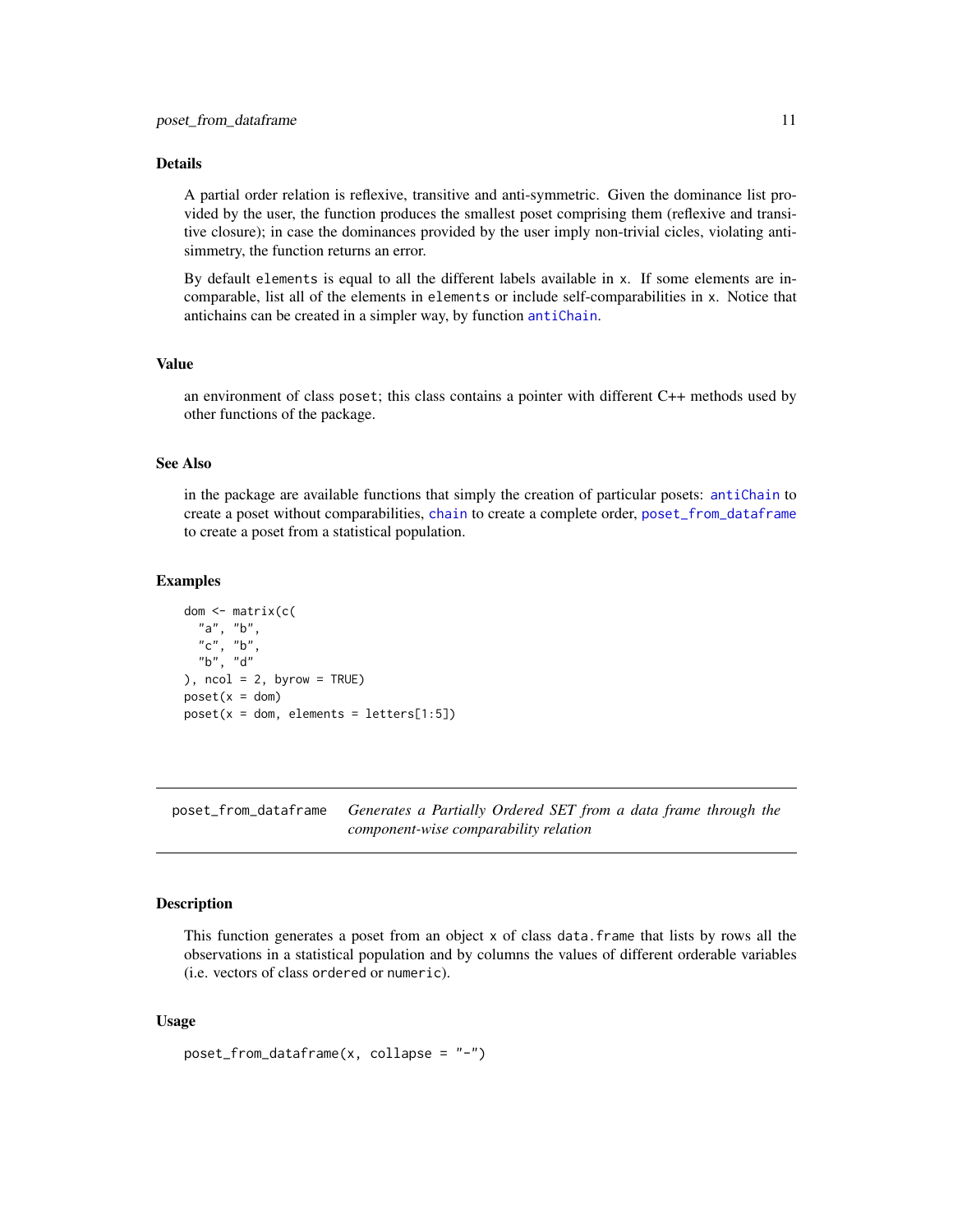#### <span id="page-11-0"></span>**Arguments**

| X        | an object of class data. frame.                                                                                                                                            |
|----------|----------------------------------------------------------------------------------------------------------------------------------------------------------------------------|
| collapse | an object of class character that defines the separator between observations<br>with the same profile, by default $"$ -". For more information see the details<br>section. |

# Details

The poset is generated through the component-wise comparability relation (Davey and Priestley 2002). Note that some observations may have the same profile (i.e. the same values for all the variables) therefore they have to be included into the same element of the poset, than the label of such element correspond to the labels of the statistical units separated by the collapse character.

# Value

an S4 object of class Rcpp\_POSet; this class contains different C++ methods used by other functions of the package.

# References

Davey BA, Priestley HA (2002). *Introduction to lattices and order*. Cambridge university press.

# See Also

[poset](#page-9-1).

#### Examples

```
set <- ordered(letters[1:5])
set.seed(0)
n < -30x <- data.frame(
 A = sample(set, n, replace = TRUE),B = sample(set, n, replace = TRUE),C = sample(set, n, replace = TRUE)
\lambdap <- poset_from_dataframe(x, collapse = ",")
plot(p, equispaced = TRUE, vertex.frame.color = "lightgray", vertex.color = "lightgray")
```
poset\_from\_igraph *Generates a Partially Ordered SET from a Directed Acyclic Graph (DAG)*

#### Description

This function generates a poset from an objectg. The function checks if the graph is directed and cyclic in oreder it represent the cover-relation.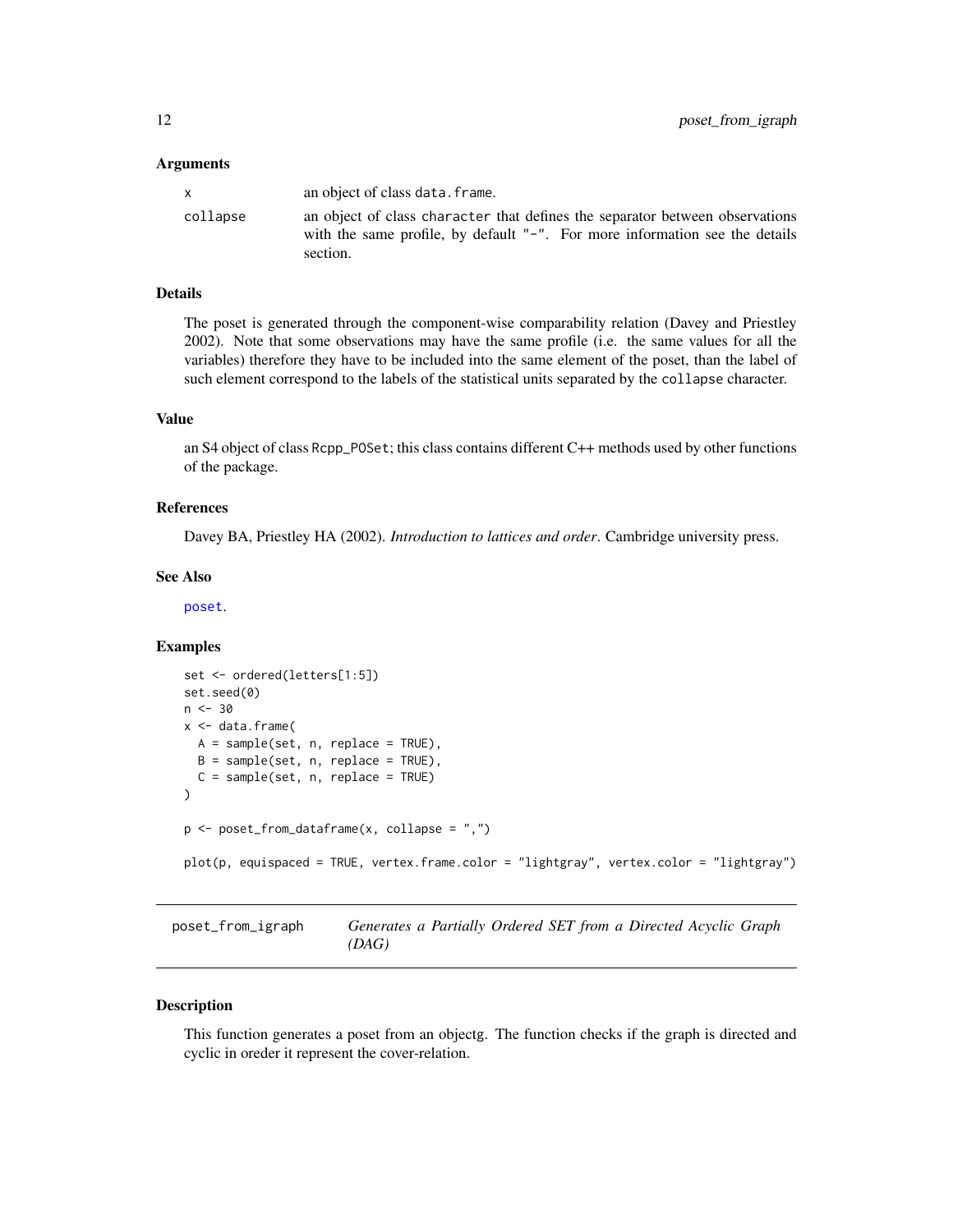# <span id="page-12-0"></span>poset\_from\_incidence 13

#### Usage

poset\_from\_igraph(g)

#### Arguments

g an igraph object

#### Details

Note that the Hasse diagram represents the cover relation from the top to the bottom, therefore its representation is the opposite of the plot of the graph with Sugiyama layout.

# Value

an environment of class poset.

# References

Davey BA, Priestley HA (2002). *Introduction to lattices and order*. Cambridge university press.

#### See Also

[poset](#page-9-1).

#### Examples

```
library(igraph)
g <- make_tree(10)
ly <- igraph::layout_with_sugiyama(g)$layout
g$layout <- ly
plot(g)
p <- poset_from_igraph(g)
plot(p)
```
poset\_from\_incidence *Generates a Partially Ordered SET from an incidence matrix*

#### Description

This function generates a poset from an incidence matrix x. Such matrix is a named and logical that is TRUE if the row element is dominated by the column one, FALSE otherwise. Such incidence relation should be reflexive, anti-symmetric, and transitive..

#### Usage

poset\_from\_incidence(x)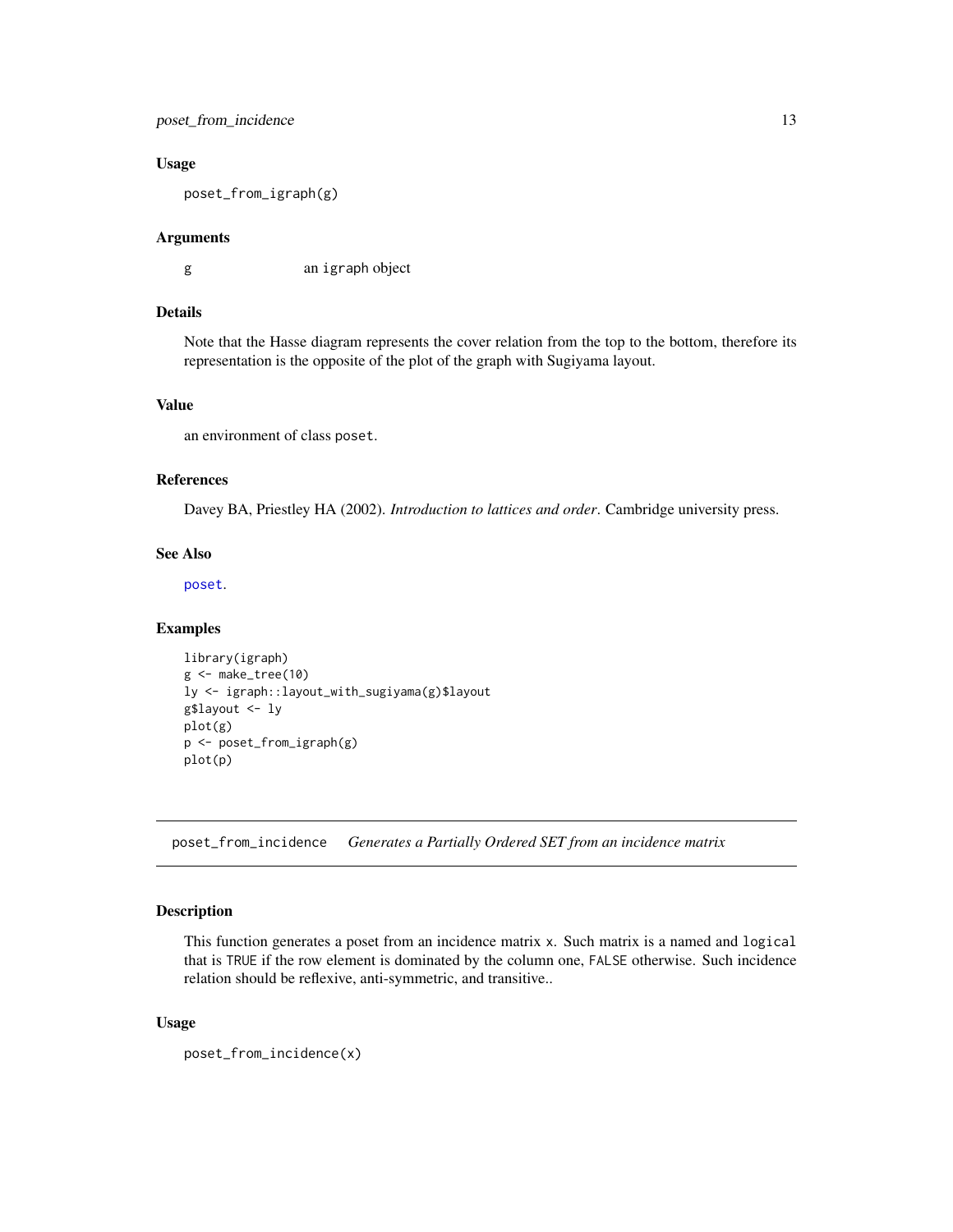#### Arguments

x a logical matrix.

#### Value

an environment of class poset.

# References

Davey BA, Priestley HA (2002). *Introduction to lattices and order*. Cambridge university press.

# See Also

[poset](#page-9-1).

# Examples

```
x \leftarrow cTRUE, FALSE, FALSE, FALSE, FALSE, FALSE,
  TRUE, TRUE, FALSE, FALSE, FALSE, FALSE,
  TRUE, TRUE, TRUE, FALSE, FALSE, FALSE,
  TRUE, FALSE, FALSE, TRUE, FALSE, FALSE,
  TRUE, TRUE, FALSE, TRUE, TRUE, FALSE,
  TRUE, TRUE, TRUE, TRUE, TRUE, TRUE
)
x \le matrix(x, nrow = 6, ncol = 6)
rownames(x) \le colnames(x) \le - LETTERS[1:6]
p <- poset_from_incidence(x)
plot(p)
```
print.poset *Method for the print function that shows the poset elements and comparabilities*

# Description

print prints the list of poset elements and all of the strict dominances in it.

# Usage

```
## S3 method for class 'poset'
print(x, max = NULL, ...)
```

| X       | an object of class Repp_POSet.                                                                                                                                                         |
|---------|----------------------------------------------------------------------------------------------------------------------------------------------------------------------------------------|
| max     | a non-null value for max specifies the approximate maximum number of entries<br>to be printed. The default, NULL, uses getOption("max.print"): see that<br>help page for more details. |
| $\cdot$ | further arguments passed to or from other methods.                                                                                                                                     |

<span id="page-13-0"></span>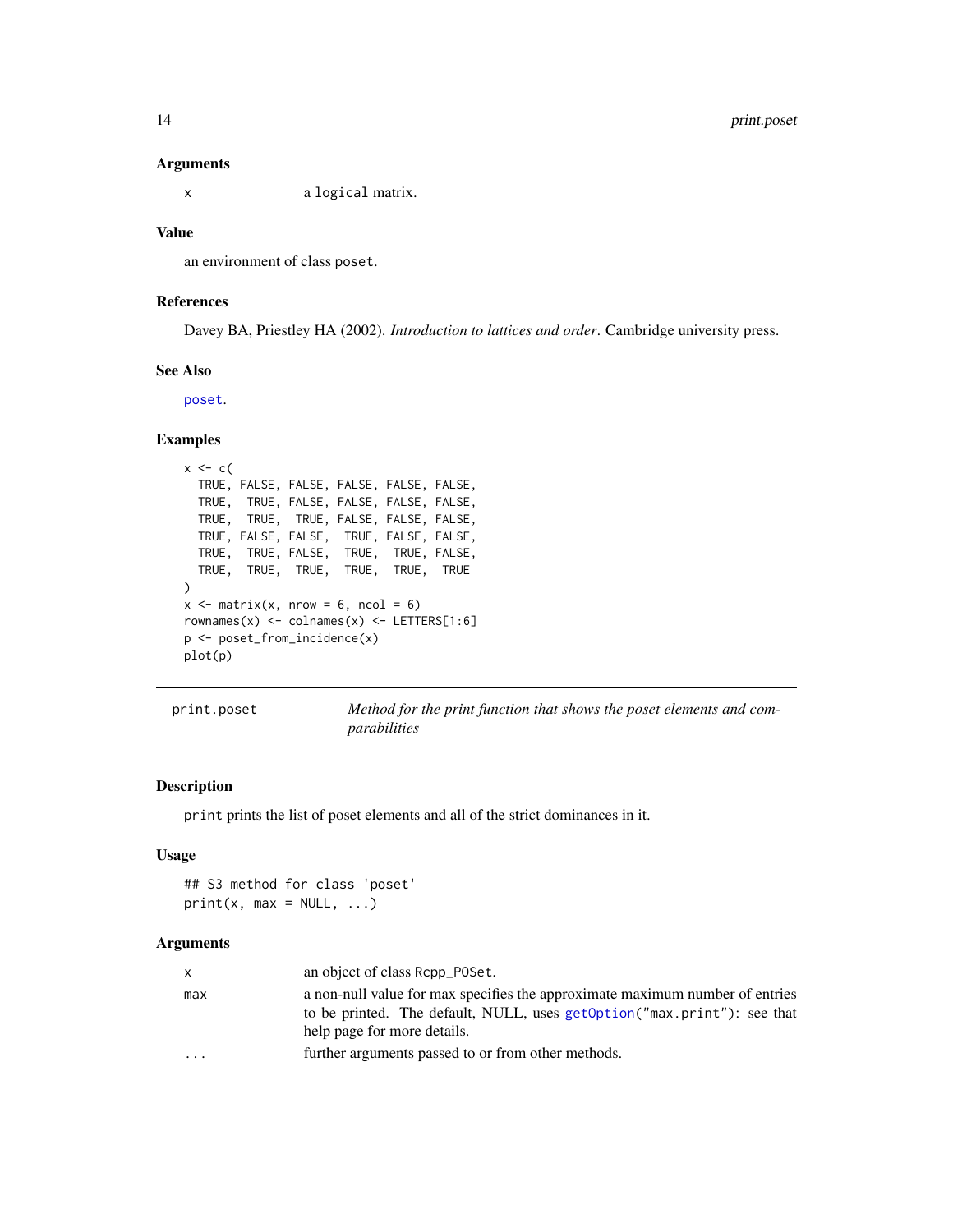<span id="page-14-0"></span>print.summary\_poset 15

# Value

nothing

# Examples

```
dom <- matrix(c(
  "a", "b",
  "c", "b",
  "b", "d"
), ncol = 2, byrow = TRUE)
p \leftarrow poset(x = dom)print(p)
```
print.summary\_poset *Method for the print function that shows the poset summary*

# Description

print prints the poset summary.

# Usage

## S3 method for class 'summary\_poset'  $print(x, \ldots)$ 

# Arguments

|          | an object of class summary_poset.                  |
|----------|----------------------------------------------------|
| $\cdots$ | further arguments passed to or from other methods. |

# Value

nothing

# See Also

[summary.poset](#page-16-1)

```
dom <- matrix(c(
  "a", "b",
  "c", "b",
  "b", "d"), ncol = 2, byrow = TRUE)
p \leftarrow poset(x = dom)summary(p)
summary(chain(1:4))
summary(antiChain(LETTERS[1:5]))
```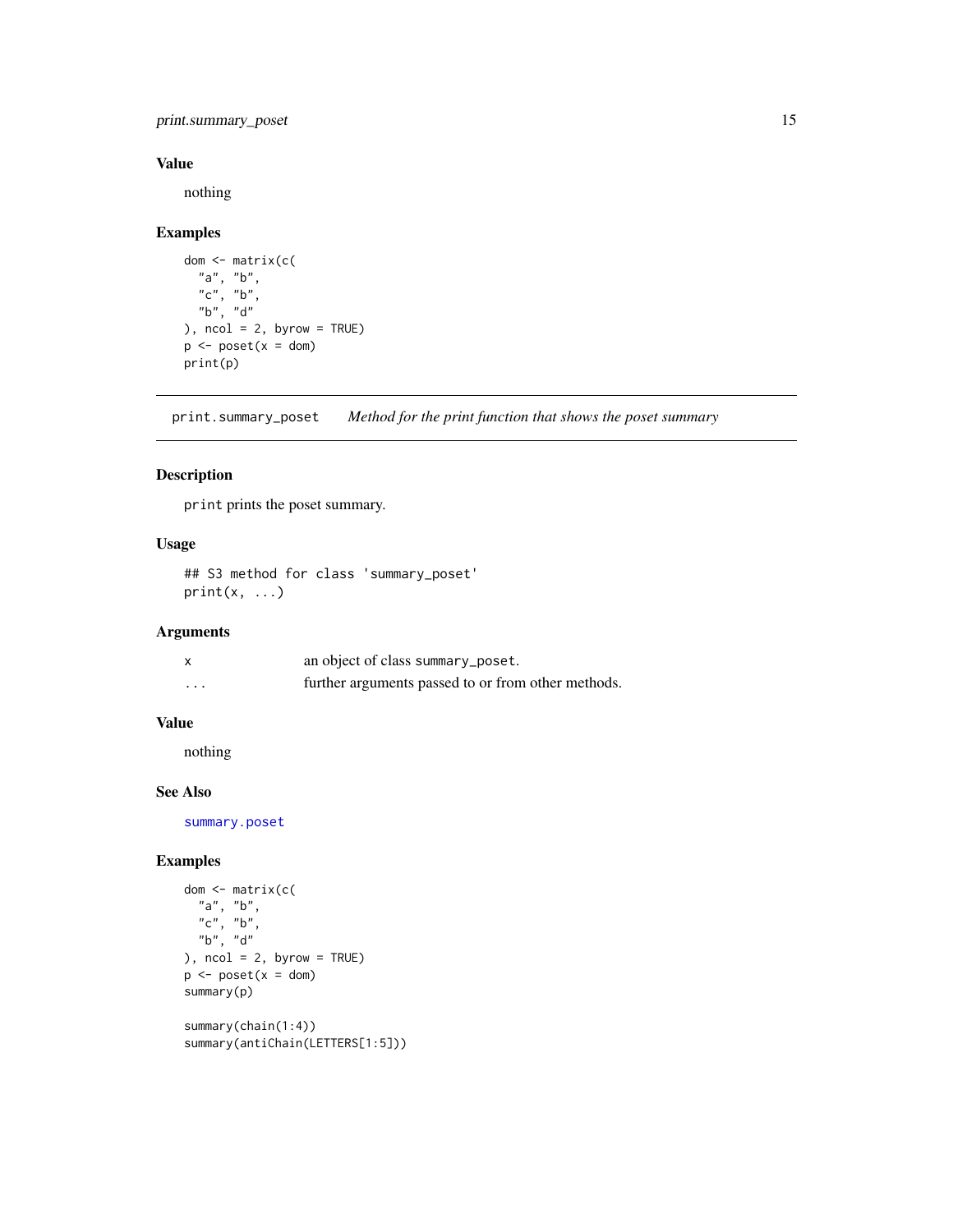<span id="page-15-0"></span>

# Description

The function returns the product poset of two posets X and Y.

#### Usage

```
productOrder(x, y, sep = " -")
```
x %po% y

# Arguments

|     | an S4 object of class poset, see poset for details.                             |
|-----|---------------------------------------------------------------------------------|
|     | an S4 object of class poset, see poset for details.                             |
| sep | a character object indicating the separator to be used to paste profiles names. |

# Value

an environment of class poset, see [poset](#page-9-1) for details

# References

Davey BA, Priestley HA (2002). *Introduction to lattices and order*. Cambridge university press.

# See Also

[poset](#page-9-1)

```
dom <- matrix(c(
  "a", "b",
   "c", "b",
   "b", "d"
), ncol = 2, byrow = TRUE)
p \le -\text{poset}(x = \text{dom})q \leftarrow \text{chain}(1:3)plot(p %po% q)
```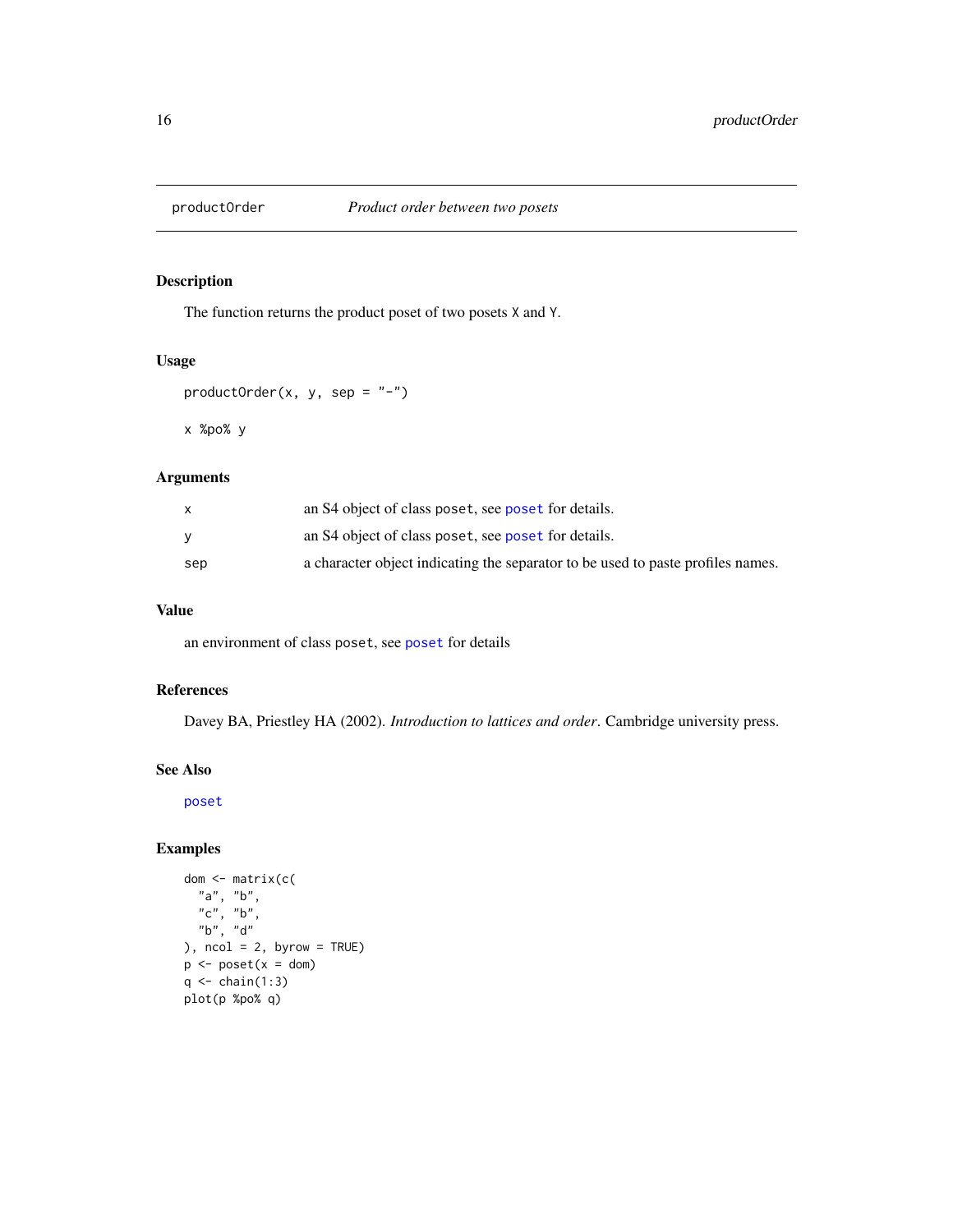<span id="page-16-1"></span><span id="page-16-0"></span>summary.poset *Poset summary*

# Description

Method of the [summary](#page-0-0) function for objects of class [poset](#page-9-1).

# Usage

```
## S3 method for class 'poset'
summary(object, ...)
```
# Arguments

| object   | an object of class poset.                          |
|----------|----------------------------------------------------|
| $\cdots$ | further arguments passed to or from other methods. |

# Value

An S3 object of class summary\_poset listing and counting the poset elements, their strict dominances and their incomparabilities.

# Examples

```
dom <- matrix(c(
  "a", "b",
  "c", "b",
  "b", "d"
), ncol = 2, byrow = TRUE)
p \leftarrow poset(x = dom)summary(p)
summary(chain(1:4))
```
summary(antiChain(LETTERS[1:5]))